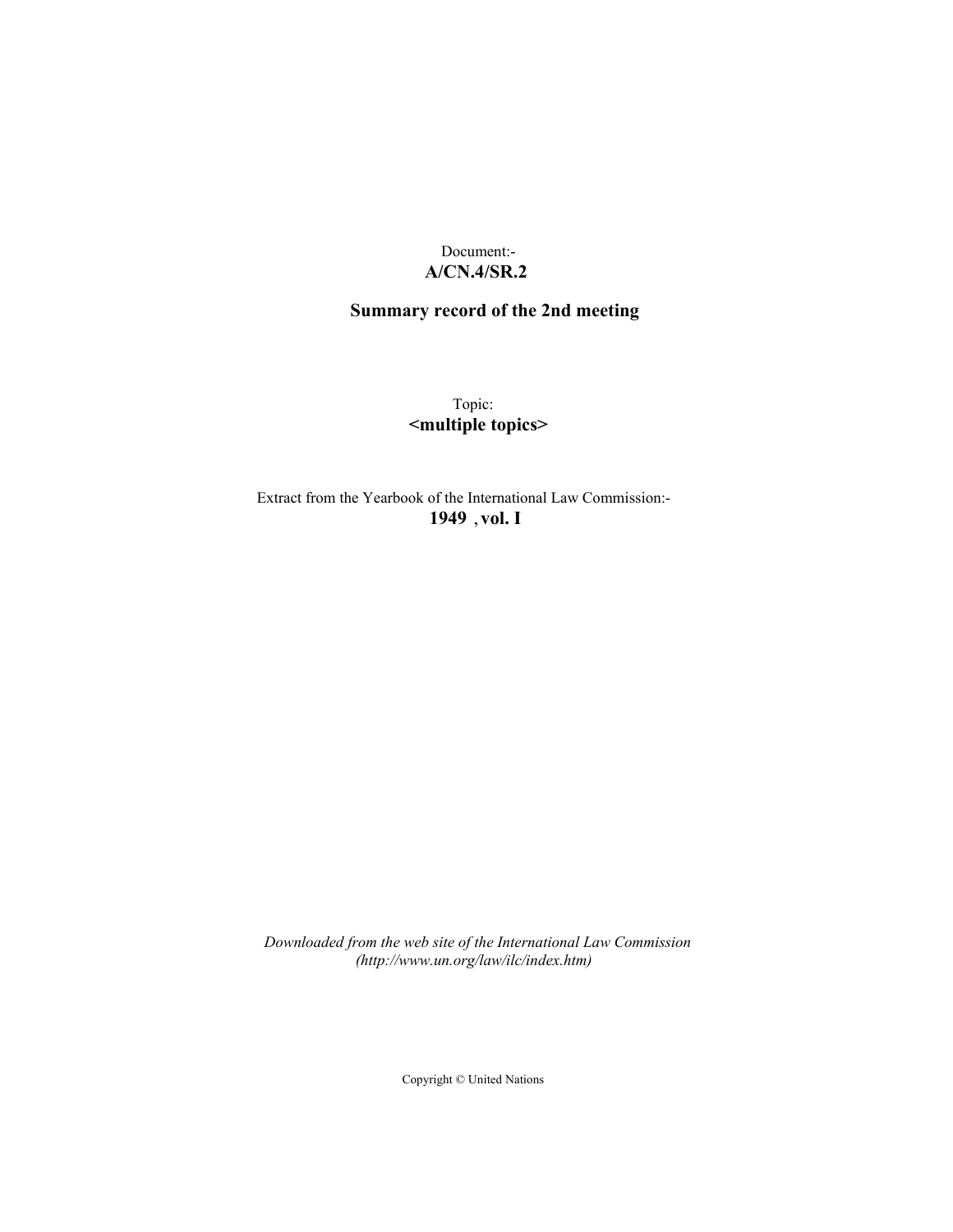45. With regard to the first item of the agenda on the selection of topics for codification, the Secretariat memorandum, if it did nothing else, did set forth all the questions that could be codified and could therefore serve as a basis for that work. Once the Commission had selected its topics, it seemed to be bound by article 18 of the Statute to submit them to the General Assembly which would decide which ones were to be finally retained; only then would the actual work of codification commence.

46. On the other hand, the Commission had been specially instructed by the Assembly to deal with the three questions listed in items 2, 3 and 4 of the agenda. They should be examined one after the other either in plenary meeting or in a sub-commission and a report to the General Assembly should be prepared on each. As Mr. Scelle had suggested, items 1 and 2 of the agenda could be considered simultaneously.

47. Mr. SCELLE drew attention to the danger of too narrow an interpretation of the priority mentioned in article 18. Such an interpretation would place the Commission entirely at the disposal of the General Assembly and lead it to devote all its time to examining special questions at the expense of its main work which was the codification of international law.

48. Mr. ALFARO remarked that all the questions raised during the debate could be discussed and clarified when the Commission came to examine the first item of the agenda on the organization of its work for the codification of international<br>law. He therefore proposed that that item law. He therefore proposed that that should be the first subject of discussion.

*It was so decided.*

The meeting rose at 5.15 p.m.

## **2nd MEETING**

*Wednesday, 13 April 1949, at 3.15 p.m.*

#### **CONTENTS**

|                                                                                                                                                 | $P$ aqe |
|-------------------------------------------------------------------------------------------------------------------------------------------------|---------|
| Election of the Rapporteur 14                                                                                                                   |         |
| Planning for the codification of international<br>law: survey of international law with a view<br>to selecting suitable topics for codification |         |
| $(A/CN.4/1/$ Rev.1) 14                                                                                                                          |         |

# *Chairman:* Mr. Manley 0. HUDSON. *Rapporteur:* Mr. Gilberto AMADO.

## *Present:*

*Members:* Mr. Ricardo J. ALFARO, Mr. James L. BRIERLY, Mr. Roberto Córdova, Mr. J. P. A. FRANCOIS, Mr. Shuhsi Hsu, Mr. Vladimir M. KORETSKY, Sir Benegal X. RAU, Mr. A. E.

F. SANDSTRÖM, Mr. Georges SCELLE, Mr. Jean SPIROPOULOS, Mr. Jesús María YEPES.

*Secretariat:* Mr. KERNO, Assistant Secretary-General in charge of the Legal Department; Mr. LIANG, Director, Division for the Development and Codification of International Law, Secretary to the Commission.

### **Election of the Rapporteur**

1. The CHAIRMAN recalled that at the previous meeting the Commission had decided to postpone the election of a Rapporteur until the following meeting. He called upon the members of the Commission to proceed with the election.

2. Mr. SCELLE, supported by Mr. YEPES, Mr. BRIERLY, Mr. CORDOVA and Mr. ALFARO proposed Mr. Amado.

*Mr. Amado was unanimously elected Rapporteur of the Commission.*

3. Mr. AMADO expressed his appreciation of the honour bestow<sup>r</sup> ed upon him and assured the Commission that he would spare no effort in conveying as faithfully as possible the views of the eminent jurists of whom the Commission was composed.

### **Planning for the codification of international law: survey of international law with a view to selecting topics for codification. (Article 18 of the Statute of the Interna**tional Law Commission) (A/CN.4/1/Rev.1)

4. The CHAIRMAN opened the general debate on the organization of the Commission's work. As an introduction, he stressed that article 15 of the Statute of the Commission distinguished between the " progressive development of international law " and the " codification of international law ". The Statute also drew a distinction hetween the procedure to be followed with regard to the progressive development of international law as set forth in articles 16 and 17, and that applicable to the codification of international law as stated in articles 18 to 23. Examination of those articles led to the conclusion that, by drafting rules of so elastic a nature, the authors of the Statute had wished to grant the Commission a great deal of freedom in choosing the method for studying a definite question.

5. The CHAIRMAN then remarked that the procedure established by article 16 applied only when the General Assembly referred to the Commission a proposal for the progressive development of international law ", while paragraph 3 of article 18 placed the Commission under obligation to " give priority to requests of the General Assembly to deal with any question ". From the fact that article 16 was placed in the section on the progressive development of international law and that paragraph 3 of article 18 was placed in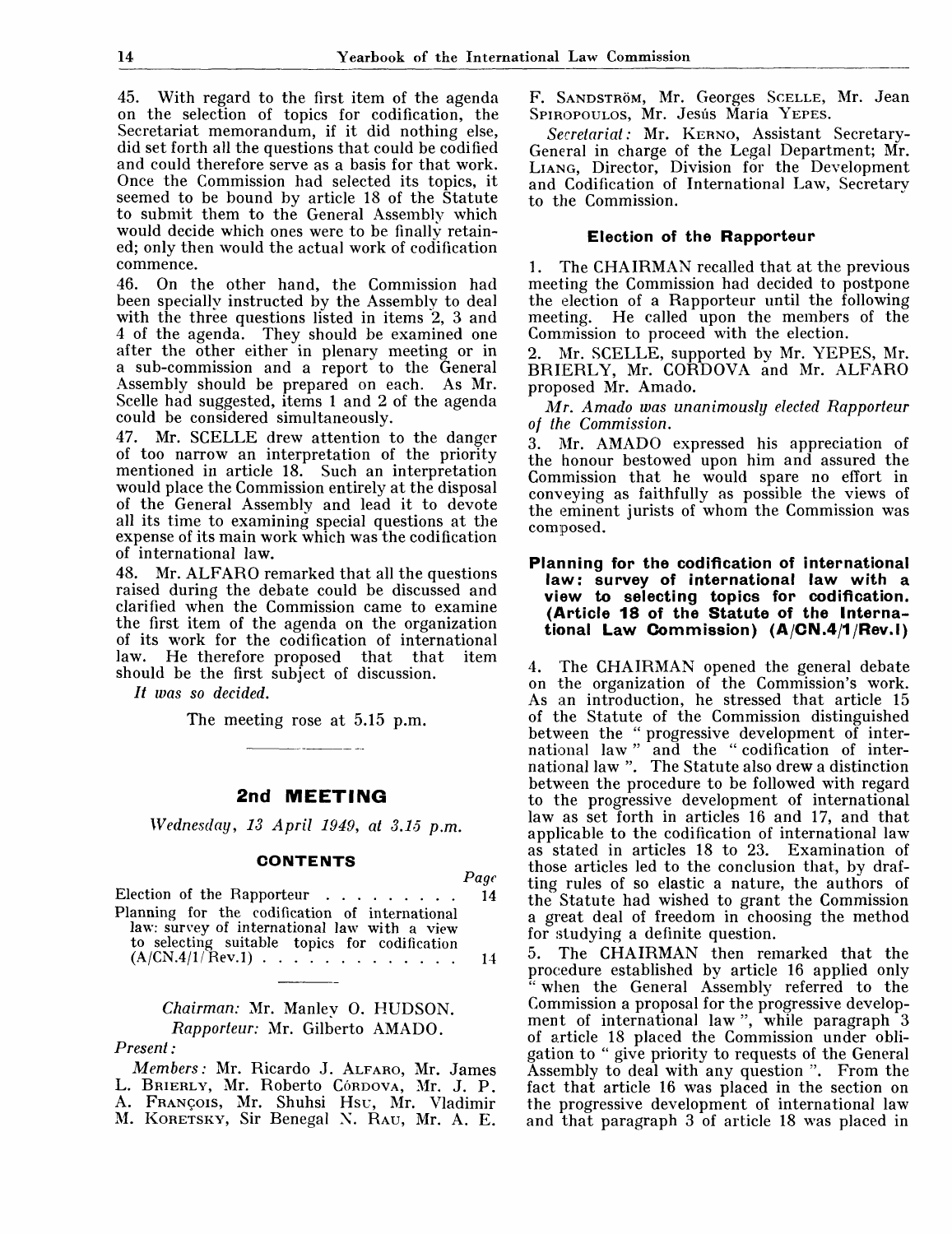the section on the codification of international law, he concluded that the priority referred to in that paragraph applied only to questions being<br>examined with a view to codification. Unless  $examined$  with a view to codification. the General Assembly itself specified that it was acting in pursuance of the provisions of the first sentence of article 16 or in application of paragraph 3 of article 18, it would be for the Commission to determine, as each case arose, in which category the Assembly's proposal or request should be classified. The Chairman announced that Mr. Liang would shortly distribute to members a Secretariat memorandum to clarify that point of view.

6. The Chairman recalled that article 23 of the Statute stated the four types of recommendations which the Commission might make to the General Assembly on the codification of international law: (1) to take no action, the report having already been published; (2) to take note of or adopt the report by resolution; (3) to recommend the draft to Members with a view to the conclusion of a convention; (4) to convoke a conference to conclude a convention. If those provisions of article 23 were borne in mind, there would be greater latitude in the selection of suitable topics for codification than if the Commission had to restrict itself to questions which could only be codified by international conventions. The Chairman stated in that connexion that he had directed the work of the " Harvard Research in International Law " for twelve years in the United States, and that the activities of that institution had been handicapped by the fact that it had always attempted to codify international law by means of international agreements.

7. Turning to the examination of article 18 of the Statute and, in particular, of paragraph 2 of that article, the Chairman expressed the opinion that, if the Commission made its recommendations to the General Assembly on a topic the codification of which it considered necessary or desirable, it was not under any obligation to await the General Assembly's decision on those recommendations before it began to carry out the procedure set forth in article 19 and the subsequent articles of the Statute. It was clear that, in order to judge whether the codification of a topic was necessary or desirable, it was essential to study that topic thoroughly and, to a certain degree, to examine the possibilities of its codification.

8. According to article 18, paragraph 1, of the Statute, the Commission was to survey the whole field of international law with a view to selecting topics for codification. The Secretariat had considered the whole field of international law and had submitted its report to the members of the Commission  $(A/CN.4/1/Rev.1)$ . The Chairman considered that study an essential part of the preparatory work of the Commission's first session and congratulated the Secretariat. Naturally it

did not exhaust the studies that could be undertaken on the subject and, in some cases, the Chairman's views differed from those of the Secretariat on the approach to certain questions. However, the usefulness of the document, which contained an account of all that had been done in the past in the various fields of international law, could not be denied.

9. Like Mr. Koretsky, the Chairman thought that the Secretariat had dealt with the question somewhat vaguely and should have presented the Commission with concrete suggestions. In a conversation with the Chairman, Mr. Liang had said that he had already begun to prepare a kind of summary of the document previously submitted with a view to drawing from it concrete topics for codification. That new document would shortly be circulated to the members.

10. The Secretariat's study of international law was divided into three parts. The first part dealt with the functions of the Commission and the selection of matters for codification; the second was a study of the relationship between international law and codification, and the third dealt with the methods to be followed by the Commission and with its work. The Chairman thought that the first and third parts might have been combined and suggested that the general discussion in the Commission should bear upon those two parts of the document, leaving for subsequent consideration the second part and the selection of topics for codification.

11. Mr. KORETSKY reserved the right to express his views on the question as a whole later. He asked the Chairman, first, whether it was really expedient to abandon methods of codification through international conventions, and, secondly, whether paragraph 2 of article 18 was not being too liberally interpreted when it was taken to mean that the Commission would not be expected to await the approval of the General Assembly before beginning to consider the topics the codification of which it regarded as necessary or desirable, in accordance with the procedure outlined in article 19 and those following of the Statute.

12. The CHAIRMAN admitted that he personally preferred the method of codification through international conventions. However, he did understand the advantages of codifying certain topics by what had been called the " restatement " of the topic and he thought the question had been settled by the drafters of article 23 of the Statute, which provided for means of codification other than international agreements.

13. His interpretation of paragraph 2 of article 18 was based on the fact that he considered it inconceivable that the Commission should be obliged to wait until the General Assembly had approved its recommendations before it could begin consideration of the topics the codification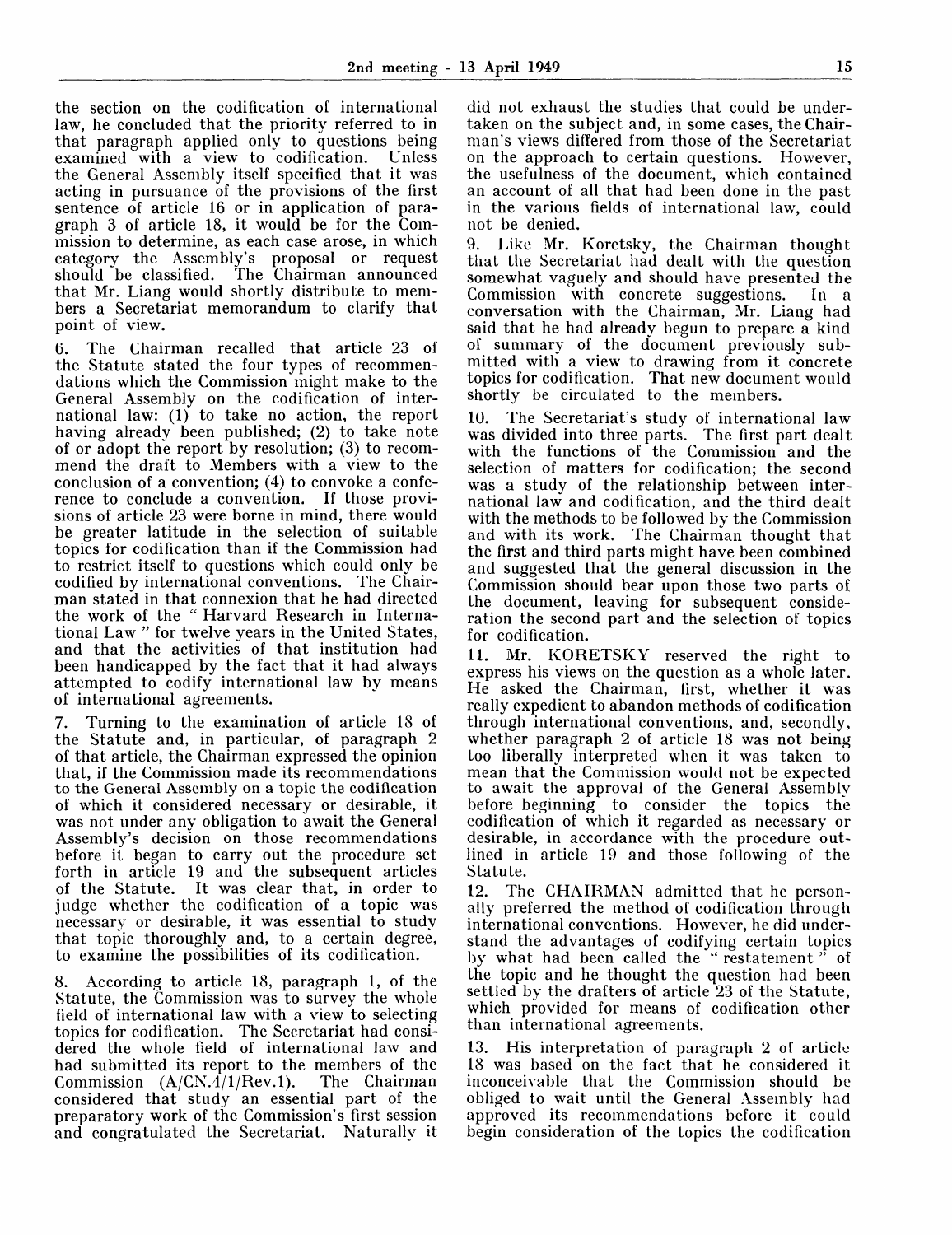of which it considered necessary or desirable. The Chairman stressed that his opinion on the matter was in no way final and that he would be glad to know how the members of the Commission interpreted the paragraph in question. In that connexion, he drew their attention to the footnote to paragraph 106 of the Secretariat's survey which gave two proposals made to Sub-Committee 2 of the Sixth Committee for a more precise definition of the word " recommendations ", both of which had not been accepted by the Sub-Committee.<sup>1</sup>

14. Mr. ALFARO offered the Commission a few suggestions designed to facilitate and speed up<br>its work. It appeared, from the preliminary It appeared, from the preliminary discussion at the previous meeting, from the remarks just made by the Chairman and from the rules governing the Commission, that the conclusion could be drawn that, in formulating its programme of work, the Commission should deal with the four questions which followed:

1. How the Commission was to carry out the work assigned to it under paragraph 1 of article 18, namely, the survey of the whole field of international law with a view to selecting suitable topics for codification;

2. The meaning to be given to the terms " codification " and " progressive development " of international law which appeared in Article 13 of the Charter and in articles 15 and 18 of the Statute of the Commission;

3. Whether item 1 and items 2, 3 and 4 of the Commission's agenda should be discussed simultaneously;

4. The interpretation of paragraphs 2 and 3 of article 18 of the Statute.

15. With regard to the first question, clearly the survey which the Commission was to make should not consist of an academic study of all the fields of international law, but of a general review of the established topics of international law with a view to selecting those suitable for codification. The primary purpose was the selection of topics; the study of international law was merely the logical and natural means of making the selection. Mr. Alfaro thought that the Commission could ask a committee of three to five members to prepare a list of the various topics of international law together with brief

comments, if it considered them necessary, as well as a list of topics which might be codified or which were important enough to warrant some priority in codification. Once it had received the committee's report, the Commission itself could select topics suitable for codification.

16. There was no doubt that the second question should be discussed by the Commission in plenary meeting because the meaning given to the terms " codification " and " progressive development " of international law sould serve as a guide in the drafting of the code which the Commission had been called upon to formulate. Despite the importance of the question, Mr. Alfaro did not think it should give rise to long discussion, since the members of the Commission doubtless had very clear ideas on the subject. In his opinion, the statements made by Mr. Brierly, as Rapporteur of the Committee on the Progressive Development of International Law and its Codification, might serve as an excellent basis for discussion.

17. With regard to the third question, Mr. Alfaro noted that the Commission might very well find itself obliged to discuss item 1 and items 2, 3 and 4 of its agenda simultaneously. Several jurists maintained that the codification of international law, strictly speaking, should be preceded by a general statement of basic principles similar to that which appeared in the draft declaration of the rights and duties of States. It was clear that before beginning to draft articles on a given topic of international law, there had to be a knowledge of the fundamental rules governing the The Commission should decide whether to discuss those rules immediately after if had selected the topics suitable for codification. decision on w 7 hether the Commission would consider items 3 and 4 of its agenda at the same time as item 1 would depend on its interpretation of paragraphs 2 and 3 of article 18 of its Statute since, if those two items of the agenda were considered "requests" of the General Assembly in the meaning of the above-mentioned paragraph 3 of article 18, they would have to be given priority. Personally, Mr. Alfaro did not think so and he therefore considered it indispensable for the Commission to have a thorough discussion on the interpretation of paragraphs  $\hat{2}$  and 3 of article 18 of its Statute which was the fourth question with which the Commission had to deal.

18. In conclusion, Mr. Alfaro submitted for the consideration of the members of the Commission the plan of work he had outlined.

19. Mr. FRANCOIS thought that the Secretary-General's memorandum was right in emphasizing the continuity of the current efforts at codification and those previously made by the organs of the League of Nations. The continuity was so real that there seemed no need to stress, as the document did, that the work of the International Law Commission was entirely new. Of course, to take

<sup>&</sup>lt;sup>1</sup> "Proposals made in Sub-Committee 2 to define more specifically the word 'recommendations' were defeated. Mr. Beckett (United Kingdom) proposed at the eleventh meeting of Sub-Committee 2 that this paragraph should be amended to read ' .. . it should present its recommendations to the General Assembly in the form of draft articles or otherwise'. This proposed addition was not carried, there being 7 votes in favour and 7 against. The representative of Australia then proposed that the paragraph be amended to read: ' . . . should present its recommendations to that effect'. This proposed addition was rejected by 7 votes against 5.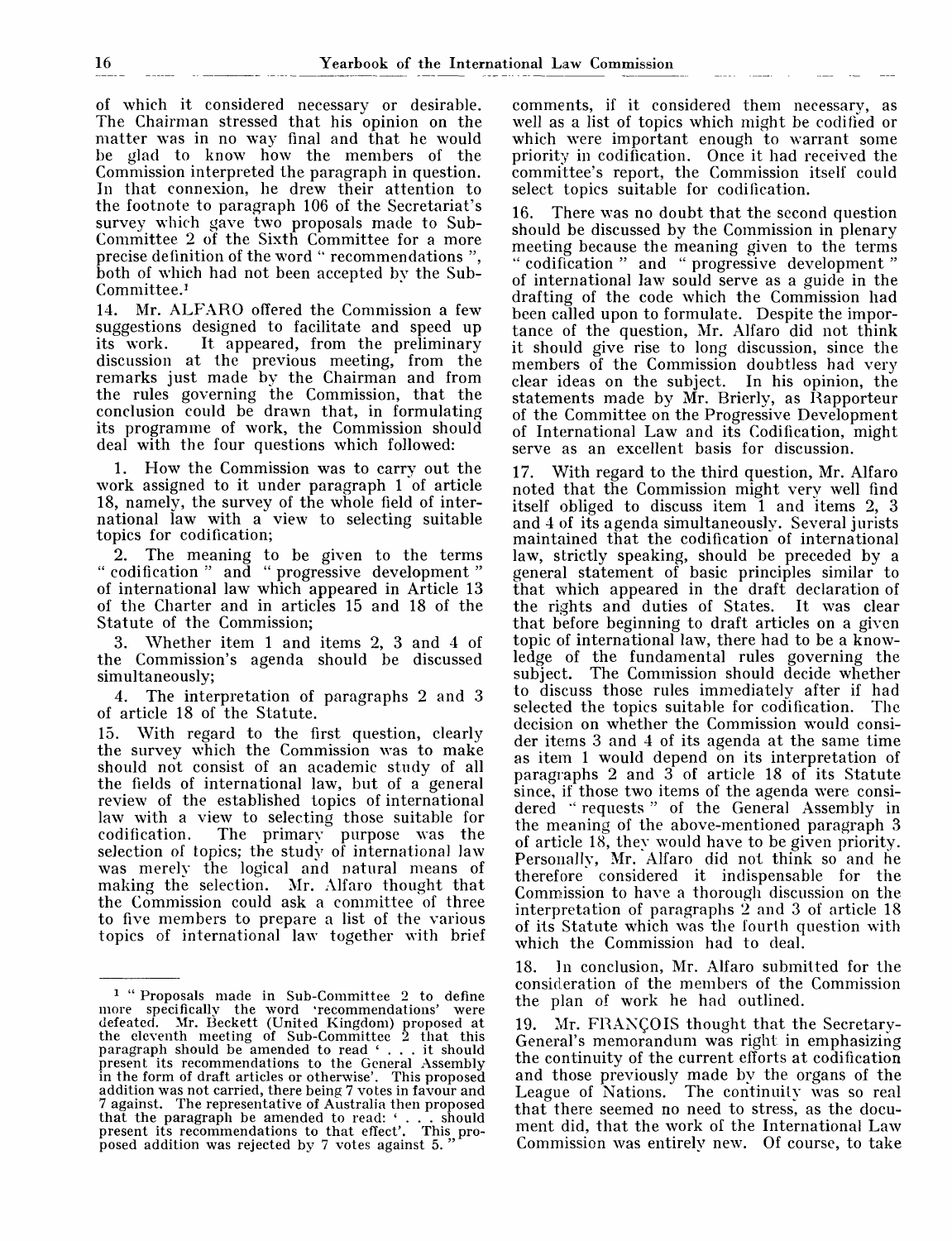the Statute literally, the Commission no longer need inquire, as had the League of Nations Committee of Experts, whether the codification of such matter was possible: it need only consider it necessary or desirable. That resulted from the fact that the Commission could prepare texts which would vary in official authority according to how far the General Assembly implemented them and would undoubtedly enable the Commission to extend its choice beyond subjects which could be codified in conventions by international conference. It would be dangerous, however, to believe that the Commission could disregard the possibility of actually establishing a codification which it judged necessary or desirable. Such a conception of the Commission's role might frustrate its efforts. The Commission was not a scientific body with purely academic terms of reference but a subsidiary organ of the General Assembly, itself a political body. The world did not expect the Commission to produce a general long-term plan but definite and rapid results. Indeed, the League of Nations had failed in that sphere, not by any means through lack of a general plan of codification, but because it had relied solely on conventions for carrying out its plans.

20. First place should be given to questions which might be solved by international agreement. Obviously, the more important ones should be taken first; but there should be no undue presumption. It was very difficult to unify law in a world in which unity of spirit was more than ever absent. The Commission should not therefore be over-ambitious. It would be better to obtain positive results on one or two less important questions than to draw up a general systematic plan which would subsequently prove impracticable.

21. The choice of topics was, therefore, above all a practical problem. The Commission should seek to ascertain which topics were sufficiently ripe for codification or progressive development and should, of course, give priority to the more important of those, while also taking into account the questions referred to it by the General Assembly. The order in which those different questions should be examined was, however, a matter for the Commission to determine and recommend.

22. It mattered little if the Commission at first gave the impression that it was interested only in minor topics taken at random. If its first attempts succeeded it would be able to venture further and introduce an element of cohesion and unity into its work of codification, although recent experience in that regard was not very encouraging. That was the method currently used at the conference on international private law at The Hague which, without drawing up any general systematic plan, was trying to select for codification topics most likely to be adopted by the international community.

23. He wondered whether the Commission's work should be restricted to the codification and progressive development of the law of peace. Admittedly, it would be even more difficult to come to a general agreement on the law of war. That, however, was not a sufficient reason for dismissing categorically at the outset the possibility of studying any topic related to war. The law of war, as stated in The Hague Conventions of 1899 and 1907, had been so outdated by events that it ought to be completely redrafted. A diplomatic conference was currently being held in Geneva at the instance of the International Red Cross with a view to a partial revision of that law. Nevertheless, too many other branches, such as air law, would remain antiquated. The law of war should not, therefore, be dropped forthwith from the Commission's programme.

24. Mr. LIANG (Secretary to the Commission) suggested, with regard to Mr. Francois' statement on the memorandum submitted by the Secretary-General, that the Secretariat's interpretation of the term "realizable" as applied to codification meant—as appeared from the context—realizable by international conference. It was, of course, for the Commission to decide whether that means of realization should be used as a criterion in its choice of topics. The adjective " realizable " had, however, never been used at any stage of the discussions which had preceded the establishment of the Commission. He recalled the failure of The Hague Conference on Codification of 1930, the topics of which had been chosen according to that criterion and could not, in fact, be codified. The memorandum was above all intended to draw the Commission's attention to article 23 of its Statute which, by implication, ruled out the criterion of realization by convention for the procedures mentioned in sub-paragraphs *(a)* and *(b)* to the effect that the Commission's report should be either simply published or that the General Assembly should take note of it or adopt it by resolution.

25. Mr. SPIROPOULOS, supported by Mr. SCELLE and Mr. CORDOVA, said that the discussion should be general, but seemed to be developing into a detailed discussion which might make it impossible to reach a decision within a reasonable time.

26. The CHAIRMAN pointed out that he could not prevent members of the Commission stating their views in as much detail as they thought necessary.

27. Mr. AMADO thought that, in drawing up its plan of work, the Commission should bear in mind the wide scope of its work which could only produce satisfactory results after a number of years.

28. It must also, of course, bear in mind that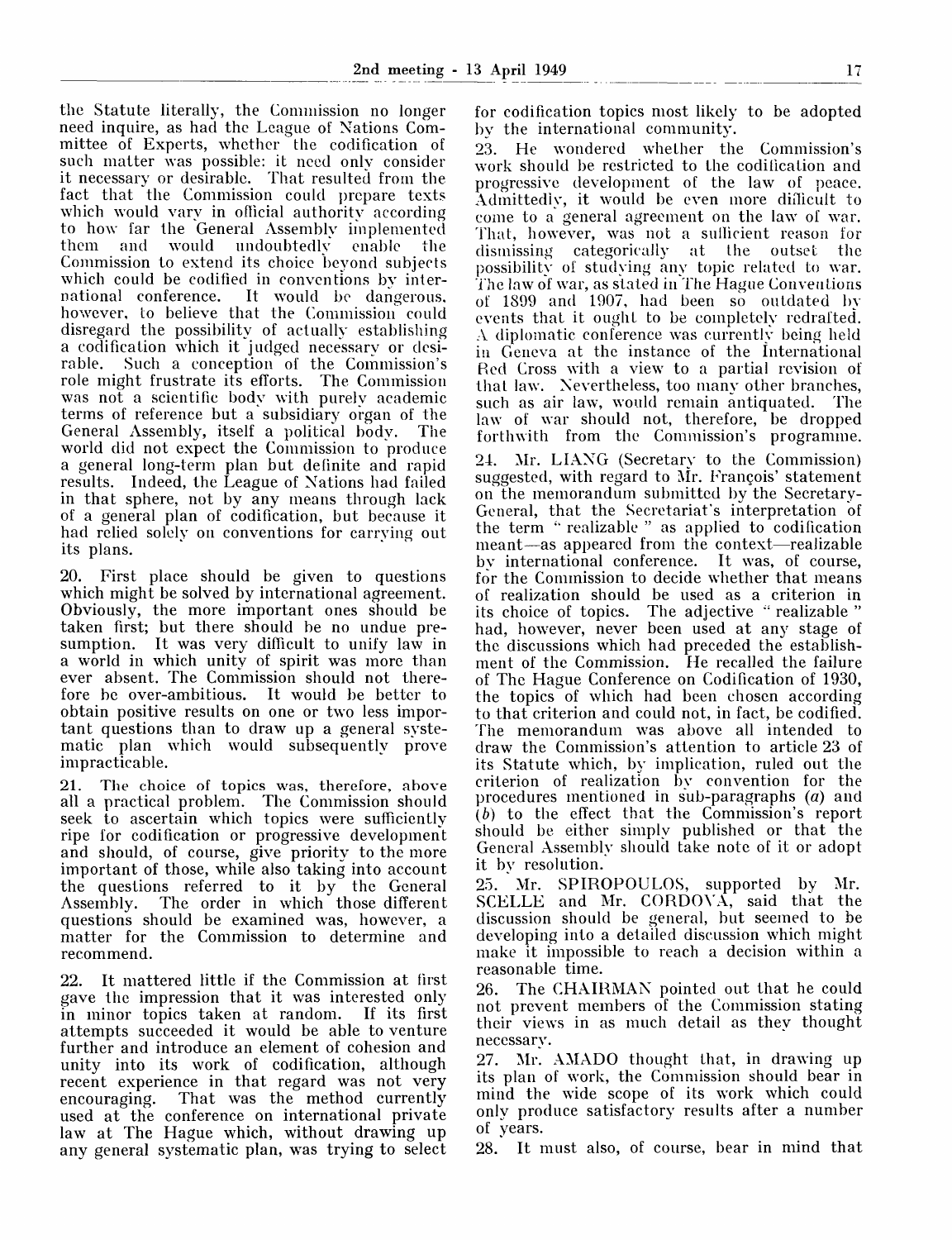it was a subsidiary organ of the General Assembly and must as a result pay special attention to the topics referred to it by the Assembly, in connexion with both the codification and the progressive development of international law. Those special duties must not, however, impede the Commission in the accomplishment of its essential function, the selection of suitable topics for codification. Moreover the two roles were not irreconcilable: for example, during its current session the Commission could work on a survey of international law and the preparation of its plan of matematical wide and proportation of the pian of take a detailed study of the topics referred to it by the Assembly. Such a programme should not raise any difficulties.

29. The problem which arose at the outset was that of defining the use the Commission intended to make of the freedom it had been granted to select, from the vast field of international law, appropriate topics for codification. That freedom of choice could only be exercised rationally, if it was governed by certain criteria. The Commission's Statute provided no such criteria, and it therefore lay with the Commission itself to determine them, after having first established the exact nature of the codification to be undertaken. Once that point was settled and the criteria adopted, it only remained to determine the order of priority of the topics chosen in virtue of those criteria. The plan of codification work would follow almost automatically from those three elements.

30. The International Law Commission was in a better position than the codifiers of The Hague or Geneva, since it had more time at its disposal and since there would, as a result, be more continuity in its work. Further, although it continuity in its work. also must seek to have its drafts accepted by States, in order to give them the form of international conventions, there were other ways open<br>to it. Its reports could be approved by the Its reports could be approved by the General Assembly and would thus not fail to influence States when they came to deal with them. If the Assembly merely took note of them, they would still have a value as subsidiary means for the determination of rules of law, according to sub-paragraph *(d)* of the first paragraph of Article 38 of the Statute of the International Court of Justice.

31. The Commission's work of codification did not, therefore, depend on immediate acceptance by States. Moreover, there was no need for the Commission to restrict itself to the formulation of universally accepted traditional rules. Its main duty was to fill the many gaps in existing law, to settle dubious interpretations wherever they arose and even to amend existing law in the light of new developments, having particular regard to the principles of the Charter.

32. It followed that the choice of topics must

not depend on the prospects of their codification<br>being accepted. Current matters which were Current matters which were likely to be the subject of universal agreement could be of but little importance. The Commission must choose instead topics offering difficulties to be solved and gaps prejudicial to the very prestige of international law. It was, of course, difficult to say what topics it was most necessary to codify, but it seemed that, by taking as a yardstick the principles and practice of the United Nations, it would be possible to determine a certain number of traditional fields of classic international law in which the need for re-organization made itself clearly felt.

33. He saw no objection to adopting the suggestion made in the memorandum submitted by the Secretary-General, according to which the work of codification was to be carried out within the framework of a comprehensive scheme embracing the entirety of international law. The work could be done by following to a certain extent the logical order of the topics, but without the Commission being obliged to keep to that course. The topics referred to the Commission by the General Assembly would have to be studied within the framework of the general plan as well as the isolated subjects chosen by the Commission itself. Thus, as it grew with the years, the Commission's work would retain as uniform a structure as possible.

34. The work could not, of course, be purely theoretical. It would have to take into account political contingencies and the opinion of governments. His point of view in that respect had not changed since he had made the following statement before the Committee on the Progressive Development and Codification of International Law:

" Neither the codification nor the development of law can be achieved merely by the submission of learned opinions. They must submission of learned opinions. take the form of resolutions by the General Assembly or of multilateral conventions. But those resolutions and conventions must not be submitted under ' take it or leave it ' conditions."  $(A/AC.10/28).$ 

35. In his opinion, to use the formula of Mr. de Visscher, supported by Mr. Brierly and other members of the Commission, any codification work must be carried out in the following three stages: choice of topics suitable for codification, the precise statement of the existing law and collation which was the codifier's work, properly speaking.

36. The Commission had an excellent instrument with which to carry out that work in its Statute, which had been drawn up with due regard to the reasons for the failure of earlier attempts at codification which had been directed solely towards the immediate conclusion of international conventions and to the necessity for reconciling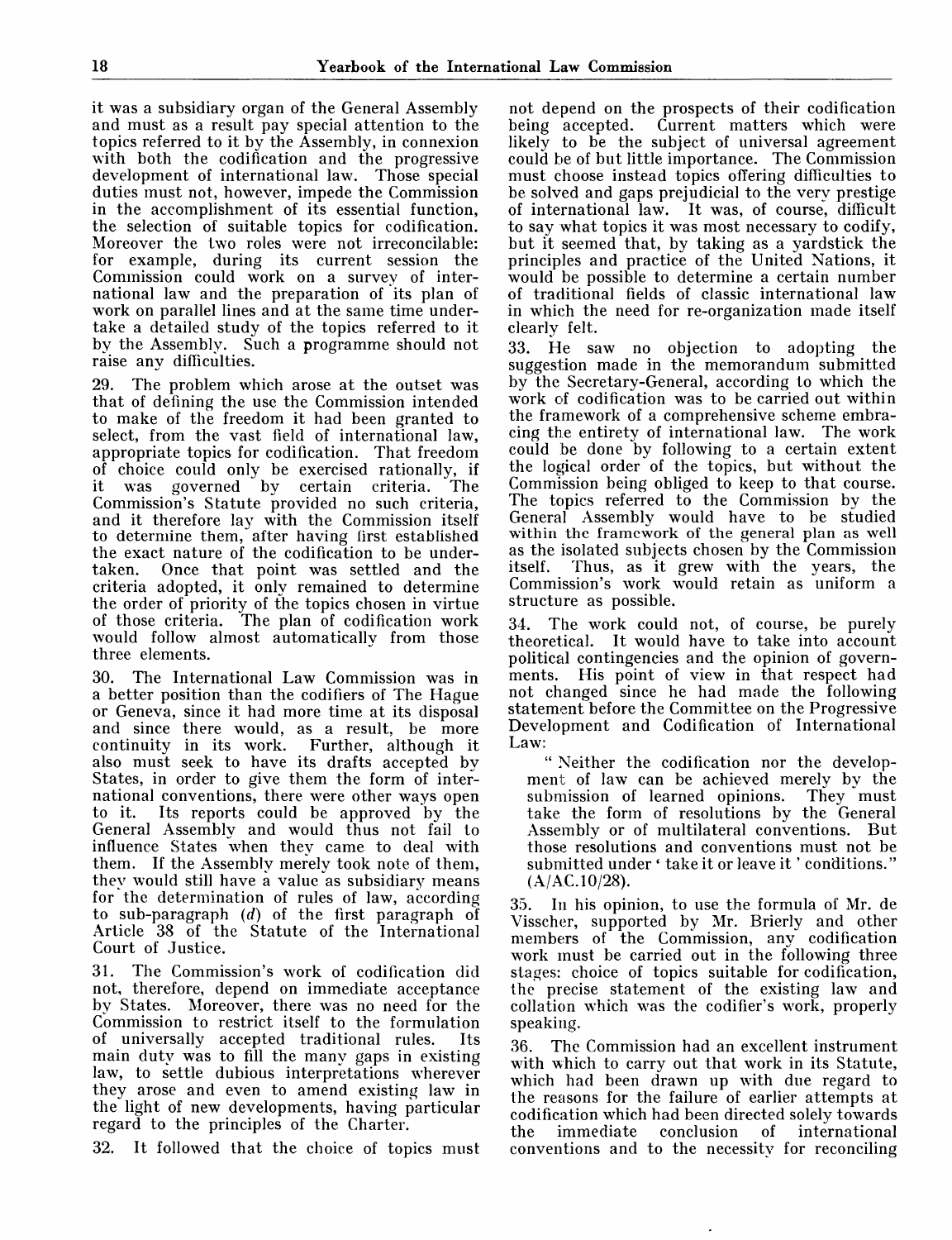the work of scientific preparation with political requirements and the need to take the interests of States into account.

37. Mr. SPIROPOULOS did not think that the Commission should start by trying to establish general principles. A more practical method should be adopted; one or more topics should be selected and studied and only in the course of that study should the general *a posteriori* rules be defined.

38. With regard to the four-point programme suggested by Mr. Alfaro, it was not necessary for the selection of topics to be preceded by a general study of international law, a subject with which the members of the Commission were very familiar. Furthermore, that work had already Furthermore, that work had already been carried out by all the previous codification commissions and their conclusions were still valid. It did not seem necessary to discuss the criteria which should govern the selection of topics and which were given in article 18, paragraph 2, of the Statute, or the possibility of practical realization to which Mr. Francois had referred. Most of the topics were at the same stage of codification. It was therefore a matter of personal opinion whether or not it was desirable to codify any of them.

39. Mr. SPIROPOULOS thought that any discussion of the second question would be useless as the extract from Mr. Brierly's statement, which was reproduced on page 3 of the Secretariat memorandum, provided a very satisfactory reply: codification could not be limited to stating the existing law: consequently the codifier must supplement and improve that law, thereby necessarily acting as a legislator.

40. The third question had been settled at the previous meeting since it had been decided to examine simultaneously the first and three following items of the agenda. Lastly, with regard to the interpretation of article 18, paragraphs 2 and 3, of the Statute, Mr. Spiropoulos thought that it would be advisable to determine the meaning of those paragraphs immediately.

41. Sir Benegal RAU compared articles 18 and 22 of the Statute and noted that both of them spoke of recommendations which the Commission should submit to the General Assembly; it was not possible to determine, however, whether two separate recommendations were involved—one requesting the Assembly's permission to study a topic for codification, and the other submitting the conclusions of that study to the Assembly or whether both cases merely referred to the final recommendation which would close the examination of the topic for codification.

42. The footnote to paragraph 106 of the memorandum submitted by the Secretary-General did not enable the intention of the authors of the Statute to be interpreted with any certainty. In those circumstances it must be concluded

that there was more than one answer to the The solution would vary with the circumstances: for example, if the Commission considered it necessary or desirable to codify a topic which the General Assembly had already referred to another organ of the United Nations, the Commission would obviously have to begin by asking permission to consider that question. On the other hand, if the topic selected had not yet been referred to another organ, the Commission could examine it and need only submit a recommendation when that examination had been completed.

43. Mr. BRIERLY drew attention to article 18, paragraph 2, which stated that the Commission should submit its recommendation to the Assembly when it considered that the codification of a particular topic was necessary or desirable. That judgement could only be made after a thorough study of the subject, which would involve the application of articles 19 and following and would inevitably lead to the recommendation referred<br>to in article 22. Article 18 therefore could only Article 18 therefore could only refer to the same final recommendation.

44. Mr. CORDOVA also thought that the Commission would not have a recommendation to submit to the General Assembly until it had completed the examination of a topic: that recommendation should take one of the forms provided for in article 23 of the Statute. The Commission was not obliged to have its selection of topics confirmed by the Assembly; it derived that power of selection from its terms of reference; in the case of article 18, paragraph 3, however, the Commission should conform to the Assembly's choice when the latter was particularly interested in a given question and directly requested the Commission to study it; in that case the Commission would be bound to give it the priority provided for by that paragraph.

45. Mr. SCELLE agreed with Mr. Córdova. The Commission's main duty was to select suitable topics for codification; it was therefore not obliged to seek the Assembly's permission in carrying out its selection. The only recommendations which it had to submit were those provided for in article 23 of the Statute. That interpretation left the Commission completely free to proceed with its work of codification. It was clear from the preparatory work which had preceded the establishment of the Commission that the latter was a body with complete freedom, the equal of the International Court of Justice. In matters of codification it had the same free authority that the Court had with regard to disputes.

46. Mr. CORDOVA did not see what purpose would be served by submitting two recommendations to the General Assembly: firstly, to ask it to approve the choice of a topic the codification of which the Commission deemed necessary and desirable; and secondly, after the Commission's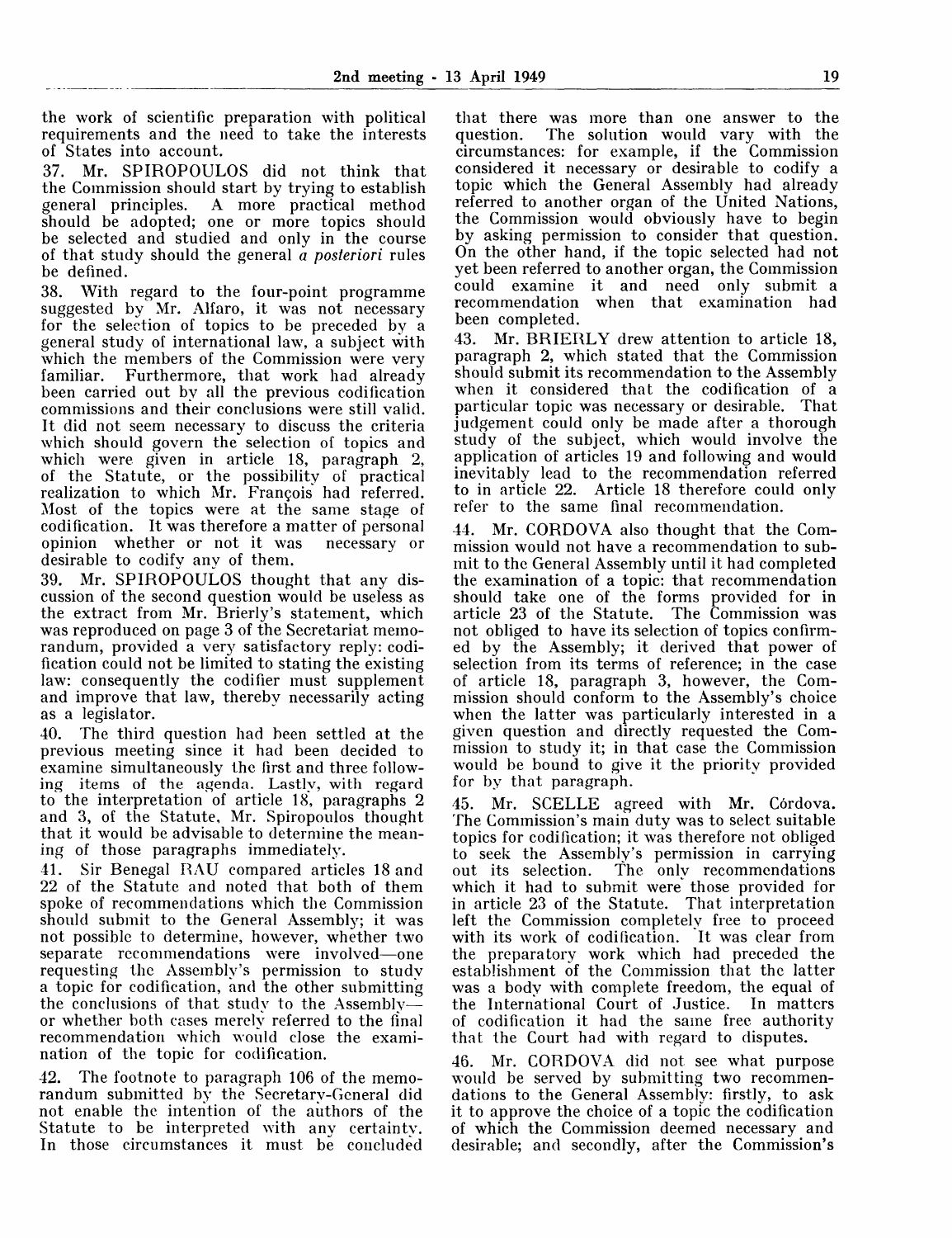work on the topic had been concluded, to request it to take one of the measures provided for in article 23 of the Statute. That procedure would give rise, at two sessions of the General Assembly, to two identical debates similar to those which would have taken place in the Commission. The first recommendation therefore seemed to be useless. The only logical solution was to select The only logical solution was to select a topic, to study it thoroughly and to undertake its codification; when concrete results had been obtained they would be submitted to the General Assembly accompanied by one of the recommendations provided for in article 23; the General Assembly would then take its decision. Mr. Córdova concluded by stating that the four recommendations listed in article 23 were the only ones the Commission could put forward; they covered every eventuality.

47. Mr. SANDSTROM shared Mr. Córdova's opinion concerning article 23, and supported Mr. Spiropoulos' view on the question as a whole; the selection of topics for codification was the most important problem. It should be made on the basis of practical considerations the relative importance of which the Commission was entirely free to determine. The considerations were *inter alia:* importance of the topic, extent to which agreement would be reached by Commission members, state of international law on the matter, position of the various States, political difficulties which might impede efficient work, and the time needed to complete such work.

48. Mr. Sandström drew the Commission's attention to the procedure with regard to item 2 on its agenda. Two courses were open: either to lay down the general principles first and then to consult the States, or to adopt the opposite method and ask States to give a detailed statement of their views and establish general principles therefrom. Mr. Sandström had no definite views on the subject; it was an important question which should be studied carefully by the Commission.

49. Mr. SPIROPOULOS felt that the word " recommendations " was incorrectly used in the second paragraph of article 18. When the Commission informed the General Assembly that it considered codification of a certain topic to be necessary or desirable, it was not submitting a recommendation. Certain Commission members felt that article 18 should be linked with articles 23 and 22; such an interpretation seemed perfectly logical. There could, however, be some doubts in that regard. For his part, Mr. Spiropoulos agreed with the interpretation as it was natural to plead *pro domo sua.*

50. The CHAIRMAN noted that there were two articles in the statute bearing on the stage at which the Commission's recommendations should be submitted to the General Assembly. Article 18, paragraph 2, on the one hand, stated that the Commission would submit its recommendations to the General Assembly when it "considers that the codification of a particular topic is necessary or desirable "; such a decision could only be made after a very searching study of the topic, as Mr. Brierly had pointed out. Article 22, on the other hand, provided that, " taking such comments into consideration' the Commission should prepare the final draft; the words " taking such comments into consideration " referred to the provisions of article 21 which became effective only after application of article 20 which, in turn, depended upon the provisions of article 19 being implemented. Thus the Commission submitted the recommendations mentioned in article 22 after having completed the process prescribed in articles 19, 20 and 21. 51. Consequently, regardless of whether taken literally or interpreted in the light of the subsequent articles, the second paragraph of article 18 did not permit of the conclusion that the Commission must submit its recommendations to the General Assembly in order to request the letter's authorization to undertake the codification of a topic.

52. Mr. KORETSKY felt that the Commission should not spend so much time on questions of its Statute's interpretation before undertaking the concrete work expected of it. A number of Commission members were trying, deliberately or otherwise, to give article 18, paragraph 2, an interpretation which would in fact change the provisions adopted by the General Assembly in respect of a point which had been much debated in the Committee on the Progressive Development of International Law and its Codification.

53. In order to interpret paragraph 2 of article 18 in the light of history the origin of the prepa-<br>tory work must be remembered. The Intertory work must be remembered. national Law Commission was, no doubt, a body of experts chosen for their personal competence; it should not be forgotten, however, that those experts had been appointed by the General Assembly and that the United Nations was defraying the Commission's expenses. Consedefraying the Commission's expenses. quently the United Nations was entitled to be kept informed of the Commission's work.

51. Mr. Koretsky felt that the Chairman was rejecting as illogical the only possible interpretation of article 18, paragraph 2. Indeed, articles 18 to 23 were intentionally given in a certain order so as to form a uniform basis on which to establish the organization of the Commission's work: first, the Commission examined the various topics which arose; it then selected, after thorough consideration but without exhaustive study, those topics which it deemed desirable or necessary to codify, especially from the political point of view; it was at that stage that the Commission approached the General Assembly to find out whether the topic chosen could and should be immediately codified. If the General Assembly's reply to the Commission's suggestion was favourable, the latter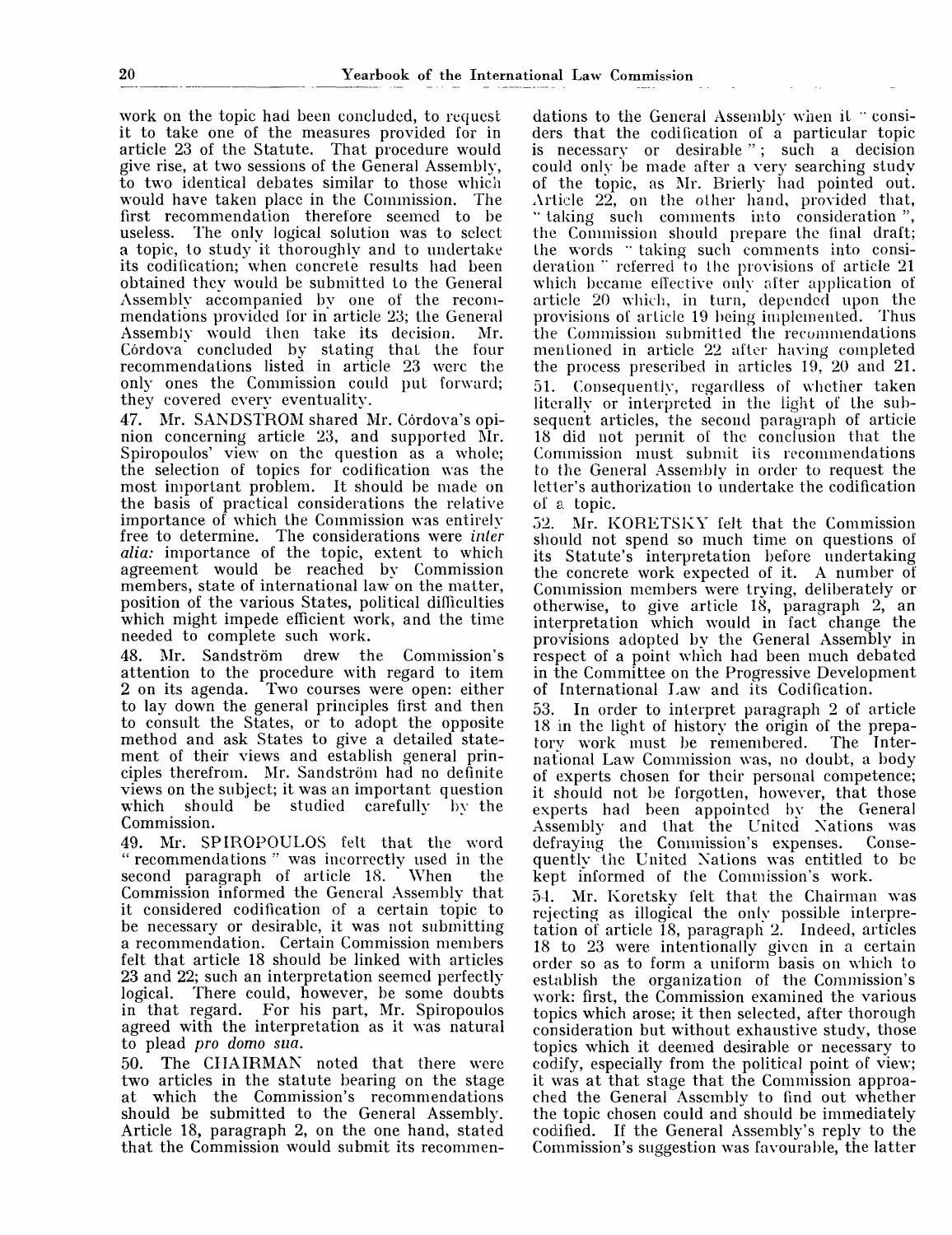applied the provisions of articles 19, 20 and 21 consecutively; the Commission finally completed its work in accordance with the provisions of article 22, the recommendations mentioned in that article falling into one of the four categories listed in article  $32$ . Thus article 23 was unquestionably linked to article 22, and not to article 18, as claimed by certain Commission members.

55. Mr. Koretsky pointed out that his interpretation was justified in view of the fact that two trends had appeared in the Committee on the Progressive Development of International Law and its Codification; the first trend had been to set up a commission of experts whose activities would not take external conditions, the position of the various governments, nor the political responsibilities of the General Assembly into account. That trend had prevailed in the sense that the Commission members had been appointed for their personal competence and not as representatives of their governments. The principles of the other trend had been borne out by the fact that the Commission was actually only a subsidiary organ of the General Assembly whose activities must be in conformity with the wishes of the latter and United Nations principles.

56. The International Law Commission was not the government of philosophers advocated by Plato; it was composed of citizens of various countries whose mission was to promote the progressive development of international law and its codification in accordance with the directives of the General Assembly and the wishes of their governments. It was therefore natural for the Commission to request the opinion of the General Assembly on the programme of work which it contemplated.

57. Mr. Koretsky expressed the view that article 18, paragraph 2 must be interpreted as he had indicated; otherwise the Commission might work to no avail. The topics which it had codified with great difficulty might not be considered interesting by a number of States or by the General Assembly.

58. Finally Mr. Koretsky expressed the hope that the general discussion which was in progress would no longer pertain to questions of interpretation and that the question of the selection of topics for codification might be taken up. Moreover he pointed out that it would be well to give thought to the questionnaire which the Commission had to circulate to States Members of the United Nations in order to learn their wishes and their opinions with regard to the work of the Commission.

59. Mr. YEPES could not share the point of view of Mr. Koretsky. Under article 18, paragraph 2, the Commission was self-governing; it chose the topics which it considered suitable for codification. The first paragraph of article 18 mentioned criteria to be used in determining

whether topics were suitable or not. The autonomy of the Commission was limited only by the aims of the United Nations, set forth in the Charter, and by the provisions of article 18, paragraph 3, which gave priority to requests of the General Assembly.

60. Mr. SANDSTROM thought that, in interpreting article 18, paragraph 2, the proposal made in Sub-Committee 2 of the Sixth Committee to define the term " recommendations " more precisely must be taken into consideration. The first proposal had been submitted by Mr. Beckett (United Kingdom) whose view was identical with the view of the majority of the members of the International Law Commission. That proposal had not been adopted since there had been 7 votes for and 7 against. It would seem that the opponents of the first proposal considered the text of the paragraph sufficiently clear. The second proposal had been submitted by the representative of Australia who held the same view as Mr. Koretsky. That proposal had been rejected by 7 votes to 5. That led to the conclusion that the interpretation given by Mr. Koretsky was unacceptable.

61. Mr. SCELLE stated that he had listened to the two opposing arguments with the greatest interest. Mr. Koretsky's argument would seem tenable if the text were given a strictly literal interpretation. The Chairman's argument seemed in greater harmony with the ultimate aims of the International Law Commission. The current discussion referred to a question of primary interest in the development of international law and its codification; that type of question arose in all new international organizations set up with all the defects of former political organizations, in other words, where there was no clear separation of powers. All organizations with federalist tendencies wished to centralize all power in their own hands without clearly stating the relative jurisdiction of their various organs. In setting up the Internationa] Law Commission, the General Assembly had intended to remedy in part the confusion with regard to powers; it had given the Commission "pre-legislative" power similar to the power of the General Conference of the International Labour Organisation. adopted by that General Conference were not binding in nature; nevertheless it was true that that Conference was an international legislative body with universally recognized jurisdiction in its field. In the same way; the International Court of Justice was an organ the decisions of which were not binding; nevertheless the Court had an incontestable jurisdiction which even the organ which had set it up could not retract. 62. The question was therefore whether the General Assembly had intended to give the Inter-

national Law Commission jurisdiction of its own or whether it had wished to make it merely a consultative organ under its aegis. The reply